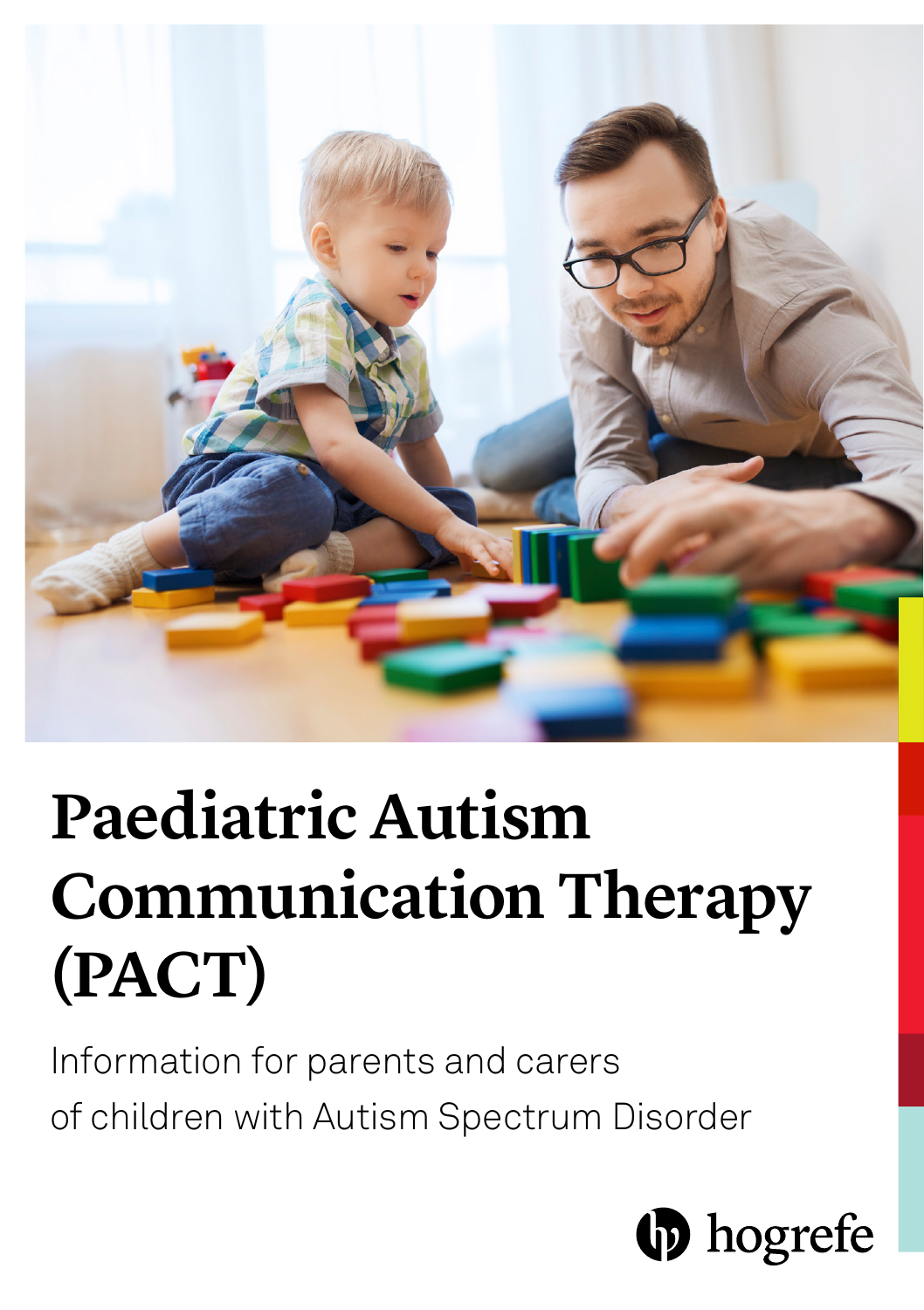'A new form of therapy [PACT] has for the first time been shown to improve the symptoms and behaviour of autistic children, offering a potential breakthrough in care for millions of families.'

The Guardian

# **What is PACT?**

The Paediatric Autism Communication Therapy (PACT) is an evidence- based intervention in which therapists work with parent/carers to enhance social communication with their young child with autism spectrum disorder (ASD). PACT is the first autism intervention to have shown long-term reduction in autism symptom severity: in a large clinical trial, the group of children receiving PACT pre-school, when compared to usual care, showed improvements in social communication and a reduction in level of restricted and repetitive behaviours that were sustained into middle childhood, six years after the end of treatment. In other studies, PACT has also been applied successfully in children up to 10 years of age.

PACT is a partnership between professionals and you as the parent/carer - enhancing the knowledge and skills of those who know the child best, while working with professionals who have specialist knowledge and skills in autism.

Paediatric Autism Communication Therapy The therapist uses specific video feedback techniques to help you as parents recognise, respond to and enhance your child's communication. They will also work to support and empower you in embedding these communication techniques into daily family life. In this way, children are supported to develop their interaction and communication skills in their natural environment, which is one of the most effective ways of ensuring enduring improvements in social communication skills.

### **How is PACT delivered?**

Before starting PACT, the therapist will offer an initial visit to discuss the child's development and current strengths and needs. They will also ask about your experience as a family. Within each session, the therapist records a short video (around 10 minutes) of you and your child interacting or playing together. You then watch the video back together with the therapist, selecting and reviewing video clips to identify and discuss the best individual communication strategies for your child. The therapist will support you to identify positive moments and together discover what is likely to work best for your child.

# **Where is PACT delivered?**

PACT can be delivered either in a clinic or in your home. The PACT team are also currently conducting further research to establish whether it would also be beneficial for the intervention to be delivered within your child's educational setting.

#### **What is the time commitment?**

PACT sessions will last around 1 1⁄2 hours and you will see your PACT therapist for 12 sessions every two weeks for six months and undertake 30 minutes daily practice at home between the sessions. Between sessions, you will be asked to practice your PACT strategies with the child for around 30 minutes a day during play.

After the PACT intervention you may be offered further optional maintenance PACT sessions to continue generalising the communication techniques in daily routines and can continue with treatment and care from health, education, and other services.

## **Can my child receive PACT at the same time as other interventions?**

Yes, PACT works alongside other interventions. You may continue with health, education or social interventions and any support you receive from other local services whilst receiving PACT. PACT addresses social communication needs and other treatments may be needed to support other skills.

# **How can PACT be accessed?**

PACT is now becoming available in a number of areas in the UK. If you have a child aged 2-10 years of age who is showing social communication needs, signs of autism or has received a diagnosis of autism you can ask your local NHS service if they know about PACT and are able to include it in their social communication pathway. Alternatively, you can contact info@PACTtraining.co.uk for details of PACT-trained therapists, in case there is one near you.

'It was a complete revelation to me, watching the video which illuminated moments of interaction with my child that I had previously missed. I now know when and how to respond in a way that harmonises with him. PACT strikes a chord with my understanding and sense of him. Talking through what I see on the video really helps me gain new insights, a true understanding so we can be on the same page and communicate better together.'

Parent